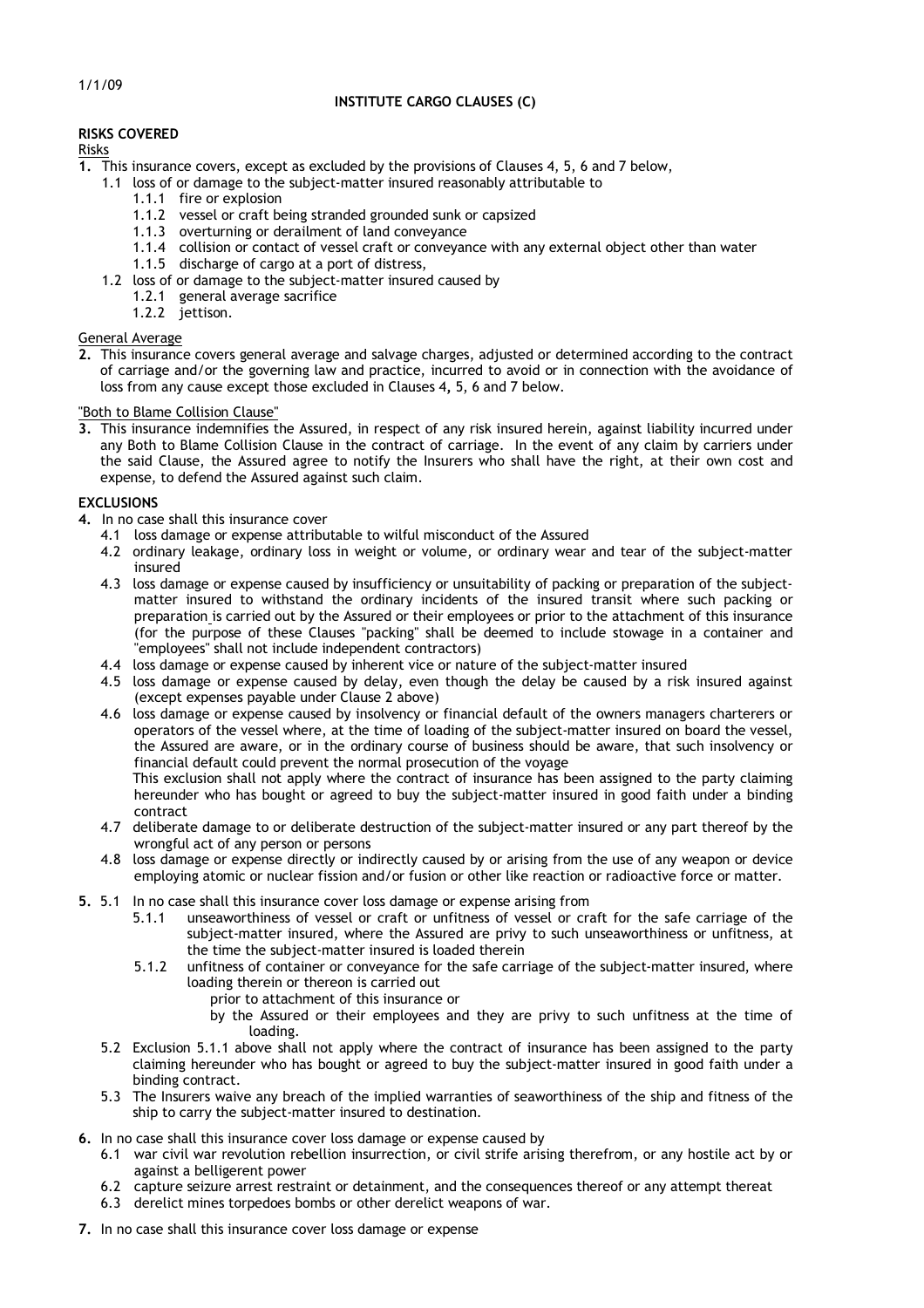- 7.1 caused by strikers, locked-out workmen, or persons taking part in labour disturbances, riots or civil commotions
- 7.2 resulting from strikes, lock-outs, labour disturbances, riots or civil commotions
- 7.3 caused by any act of terrorism being an act of any person acting on behalf of, or in connection with, any organisation which carries out activities directed towards the overthrowing or influencing, by force or violence, of any government whether or not legally constituted
- 7.4 caused by any person acting from a political, ideological or religious motive.

### **DURATION**

### Transit Clause

**8.** 8.1 Subject to Clause 11 below, this insurance attaches from the time the subject-matter insured is first moved in the warehouse or at the place of storage (at the place named in the contract of insurance) for the purpose of the immediate loading into or onto the carrying vehicle or other conveyance for the commencement of transit,

continues during the ordinary course of transit

## and terminates either

- 8.1.1 on completion of unloading from the carrying vehicle or other conveyance in or at the final warehouse or place of storage at the destination named in the contract of insurance,
- 8.1.2 on completion of unloading from the carrying vehicle or other conveyance in or at any other warehouse or place of storage, whether prior to or at the destination named in the contract of insurance, which the Assured or their employees elect to use either for storage other than in the ordinary course of transit or for allocation or distribution, or
- 8.1.3 when the Assured or their employees elect to use any carrying vehicle or other conveyance or any container for storage other than in the ordinary course of transit or
- 8.1.4 on the expiry of 60 days after completion of discharge overside of the subject-matter insured from the oversea vessel at the final port of discharge,
- whichever shall first occur.
- 8.2 If, after discharge overside from the oversea vessel at the final port of discharge, but prior to termination of this insurance, the subject-matter insured is to be forwarded to a destination other than that to which it is insured, this insurance, whilst remaining subject to termination as provided in Clauses 8.1.1 to 8.1.4, shall not extend beyond the time the subject-matter insured is first moved for the purpose of the commencement of transit to such other destination.
- 8.3 This insurance shall remain in force (subject to termination as provided for in Clauses 8.1.1 to 8.1.4 above and to the provisions of Clause 9 below) during delay beyond the control of the Assured, any deviation, forced discharge, reshipment or transhipment and during any variation of the adventure arising from the exercise of a liberty granted to carriers under the contract of carriage.

### Termination of Contract of Carriage

- **9.** If owing to circumstances beyond the control of the Assured either the contract of carriage is terminated at a port or place other than the destination named therein or the transit is otherwise terminated before unloading of the subject-matter insured as provided for in Clause 8 above, then this insurance shall also terminate *unless prompt notice is given to the Insurers and continuation of cover is requested when this insurance shall remain in force, subject to an additional premium if required by the Insurers*, either
	- 9.1 until the subject-matter insured is sold and delivered at such port or place, or, unless otherwise specially agreed, until the expiry of 60 days after arrival of the subject-matter insured at such port or place, whichever shall first occur, or
	- 9.2 if the subject-matter insured is forwarded within the said period of 60 days (or any agreed extension thereof) to the destination named in the contract of insurance or to any other destination, until terminated in accordance with the provisions of Clause 8 above.

## Change of Voyage

- **10.** 10.1 Where, after attachment of this insurance, the destination is changed by the Assured, *this must be notified promptly to Insurers for rates and terms to be agreed. Should a loss occur prior to such agreement being obtained cover may be provided but only if cover would have been available at a reasonable commercial market rate on reasonable market terms.*
	- 10.2 Where the subject-matter insured commences the transit contemplated by this insurance (in accordance with Clause 8.1), but, without the knowledge of the Assured or their employees the ship sails for another destination, this insurance will nevertheless be deemed to have attached at commencement of such transit.

### **CLAIMS**

### Insurable Interest

- **11.** 11.1 In order to recover under this insurance the Assured must have an insurable interest in the subjectmatter insured at the time of the loss.
	- 11.2 Subject to Clause 11.1 above, the Assured shall be entitled to recover for insured loss occurring during the period covered by this insurance, notwithstanding that the loss occurred before the contract of insurance was concluded, unless the Assured were aware of the loss and the Insurers were not.

### Forwarding Charges

**<sup>12.</sup>**Where, as a result of the operation of a risk covered by this insurance, the insured transit is terminated at a port or place other than that to which the subject-matter insured is covered under this insurance, the